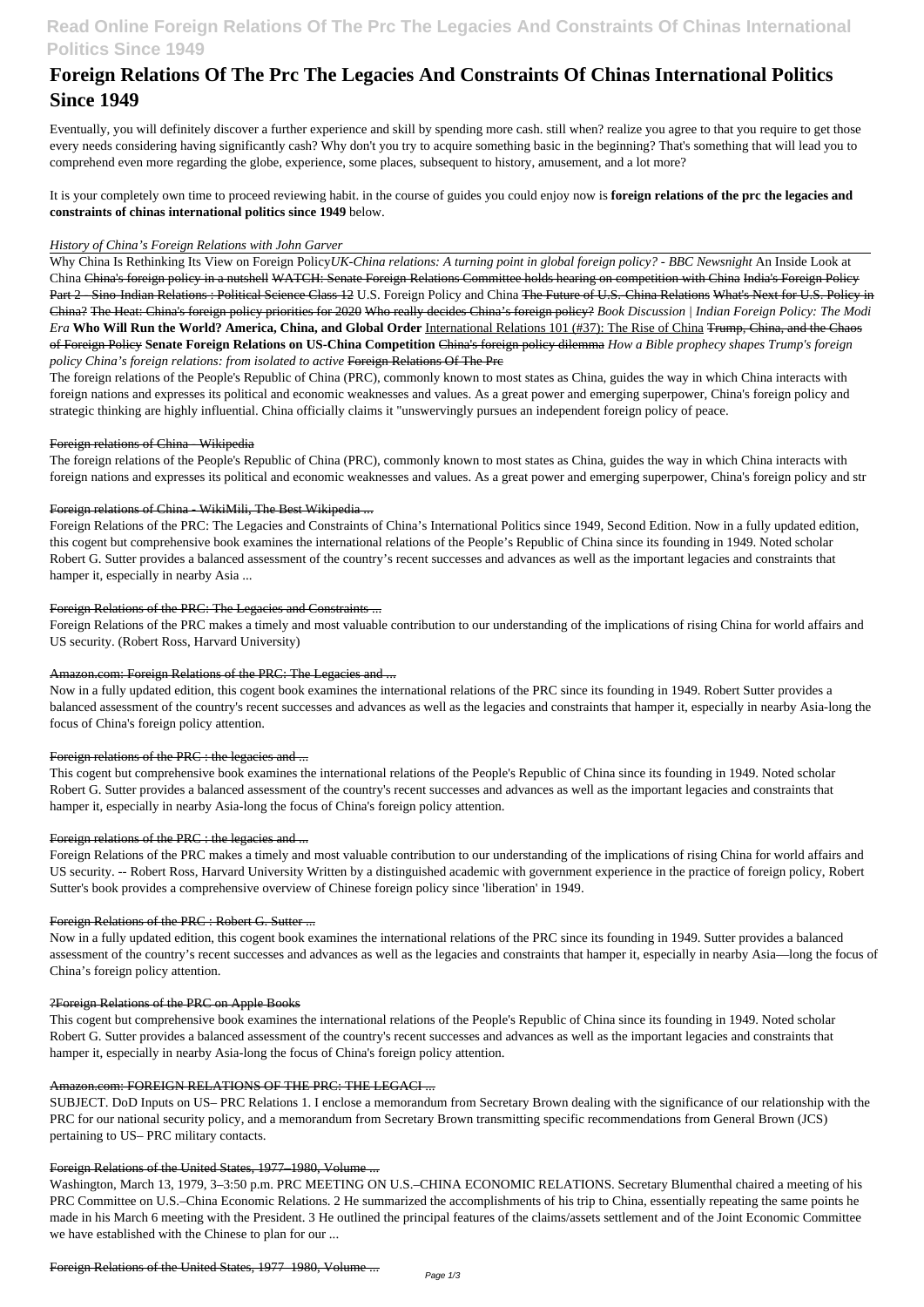## **Read Online Foreign Relations Of The Prc The Legacies And Constraints Of Chinas International Politics Since 1949**

item 4 Foreign Relations of the Prc: The Legacies and Constraints of China's Internatio 4 - Foreign Relations of the Prc: The Legacies and Constraints of China's Internatio. AU \$181.73. Free postage.

## Foreign Relations of the PRC: The Legacies and Constraints ...

China's foreign policy apparatus, he notes, has been incoherent over the years since the establishment of the People's Republic. Its strategies have constantly vacillated between assertiveness, sometimes violent, and efforts to win the confidence of other nations—especially those of East Asia, as well as the United States.

## FOREIGN RELATIONS OF THE PRC: The Legacies and Constraints ...

Find many great new & used options and get the best deals for Foreign Relations of the PRC : The Legacies and Constraints of China's International Politics since 1949 by Robert G. Sutter (2018, Trade Paperback, Revised edition) at the best online prices at eBay! Free shipping for many products!

## Foreign Relations of the PRC : The Legacies and ...

The foreign relations of China, officially the People's Republic of China, guides the way in which it interacts with foreign nations. As a great power and emerging superpower, China's foreign policy and strategic thinking is highly influential. China officially states it "unswervingly pursues an independent foreign policy of peace.

## Foreign relations of China - Infogalactic: the planetary ...

Foreign relations Whereas in Ming times the Chinese organized themselves along wholly bureaucratic and tightly centralized lines, the Ming emperors maintained China's traditional feudal-seeming relationships with foreign peoples.

## China - Foreign relations | Britannica

The Republic of China (ROC), commonly known as Taiwan, has formal diplomatic relations with 14 out of 193 United Nations member states, as well as the Holy See.

## Foreign relations of Taiwan - Wikipedia

International relations Xi and Putin slam 'foreign interference' with eye on Biden. China and Russia wary of a US administration vocal on human rights, democracy

From its founding 65 years ago, the People's Republic of China has evolved from an important yet chaotic and impoverished state whose power was more latent than real into a great power on the cusp of possessing the largest economy in the world. Its path from the 1949 revolution to the presenthas been filled with twists and turns, including internal upheavals, a dramatic break with the Soviet Union, the 1989 revolution wave, and various wars and quasi-wars against India, the USSR, Vietnam, and South Korea. Throughout it all, international pressures have been omnipresent, forcing theregime to periodically shift course. In short, the evolution of the PROC in world politics is an epic story and one of the most important developments in modern world history. Yet to date, there has been no authoritative history of China's foreign relations.John Garver's monumental China's Quest not only addresses this gap; it will almost certainly serve as the definitive work on the topic for years to come. Garver, one of the world's leading scholars of Chinese foreign policy, covers a vast amount of ground and threads a core argument through theentirety of his account: domestic political concerns - regime survival in particular - have been the primary force driving the People's Republic's foreign policy agenda. The objective of communist regime survival, he argues, transcends the more rudimentary pursuit of national interests that realistsfocus on. Indeed, from 1949 onward, domestic politics has been integral to the PROC's foreign policy choices. Over the decades, the regime's decisions in the realm of international politics have been dictated concerns about internal stability. In the early days of the regime, Mao and other partleaders were concerned with surviving in the face of American aggression. Later, they came to see the post-Stalinist Soviet model as a threat to their revolutionary program and initiated a stunning break with Khrushchev regime. Finally, the collapse of other communist regimes in and after 1989radically altered their relationships with capitalist powers, and again preserving regime stability in a world where communism has been largely abandoned became paramount.China's Quest, the result of over a decade of research, writing, and analysis, is both sweeping in breadth and encyclopedic in detail. Quite simply, it will be essential for any student or scholar with a strong interest in China's foreign policy.

The Asia Pacific region has become an increasingly important focus of attention in International Relations in the post-Cold War period and the evolution of Chinese foreign policy holds the key to future developments in this arena. The collapse of the USSR also highlights China's importance as a potential global super power. This timely text provides a broad-ranging assessment of China's foreign relations at global and regional level and in relation to its disputed territories under foreign control.

Exploring China's foreign relations in terms of five broad interrelated dimensions, rather than chronologically, this volume surveys Chinese foreign policy

from 1949 to the present. It covers the historical influence on China's foreign relations; its relations with the superpowers; revolutionary China; its economic relations; and national security. For historians and political scientists.

The book presents the views of leading Chinese and American scholars working in the fields of Chinese foreign policy, national security and international political economy. It seeks to challenge the conventional wisdom about China's recent rise, contending it is a much more complex and contested trend than it has often been portrayed to be.

"September 22, 1947 is a special day in the international history of the Cold War. On this day, the world turned its attention to Europe where the US-Soviet confrontation to divide the world into two competing camps reached a turning point"--

Now in a fully updated edition, this cogent book examines the international relations of the PRC since its founding in 1949. Robert Sutter provides a balanced assessment of the country's recent successes and advances as well as the legacies and constraints that hamper it, especially in nearby Asia—long the focus of China's foreign policy attention.